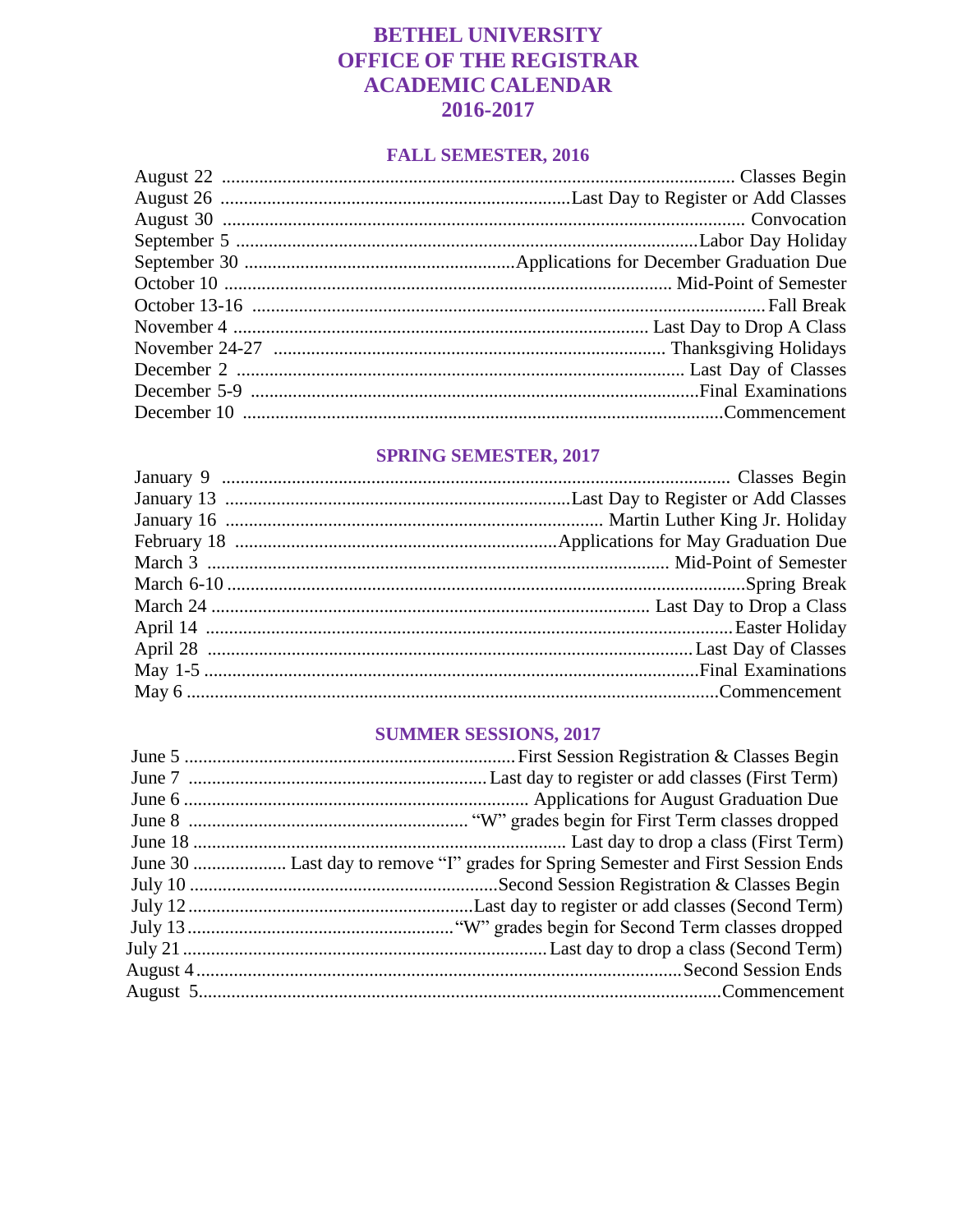# **SEMESTER CALENDAR FALL SEMESTER, 2016**

| 17 August               |                    | <b>Freshman Orientation Begins</b>                                                         |
|-------------------------|--------------------|--------------------------------------------------------------------------------------------|
| 22-26 August            |                    | Drop/Add Period & Late Registration                                                        |
| 22 August               | 8:00am             | <b>Classes Begin</b>                                                                       |
| 26 August               | 4:30 <sub>pm</sub> | Last day to add a course to class list<br>(Registrar's Office)                             |
| 29 August $-4$ November |                    | Courses dropped receive "W" grade<br>(Registrar's Office)                                  |
| 29 August               |                    | Office Schedules & Course Syllabi due<br>(Academic Dean's Office)                          |
| 30 August               | 11:00am            | Opening Convocation (174 <sup>th</sup> Year)                                               |
| 2 September             |                    | Faculty Load Reports and Professional<br>Development Plans due<br>(Academic Dean's Office) |
| 5 September             |                    | Labor Day Holiday                                                                          |
| 9 September             |                    | 3-Week At-Risk Reports Due                                                                 |
| 13 September            |                    | Spring Semester Schedule<br>Recommendations Due (Registrar's Office)                       |
| 16 September            | 4:30 <sub>pm</sub> | Last day to remove "I" grades from Summer<br>Semester                                      |
| 30 September            |                    | 6-Week At-Risk Reports Due                                                                 |
| 30 September            |                    | Applications for December Graduation due<br>(Registrar's Office)                           |
| 4 October               |                    | Spring Schedule Finalized                                                                  |
| 7 October               |                    | Mid-Point of Semester                                                                      |
| 13-16 October           |                    | <b>Fall Break</b>                                                                          |
| 21 October              |                    | 9-Week At-Risk Reports Due                                                                 |
| 24 October – 4 November |                    | Spring Semester Early Registration                                                         |
| 4 November              | 4:30 <sub>pm</sub> | Last day to drop a course (Registrar's Office)                                             |
| 7-11 November           |                    | <b>Student Evaluation of Instruction</b>                                                   |
| 24-27 November          |                    | <b>Thanksgiving Holidays</b>                                                               |
| 2 December              |                    | Last Day of Classes                                                                        |
| 5-9 December            |                    | <b>Final Examinations</b>                                                                  |
| 9 December              |                    | Fall Semester 2016 ends                                                                    |
| 10 December             |                    | Commencement                                                                               |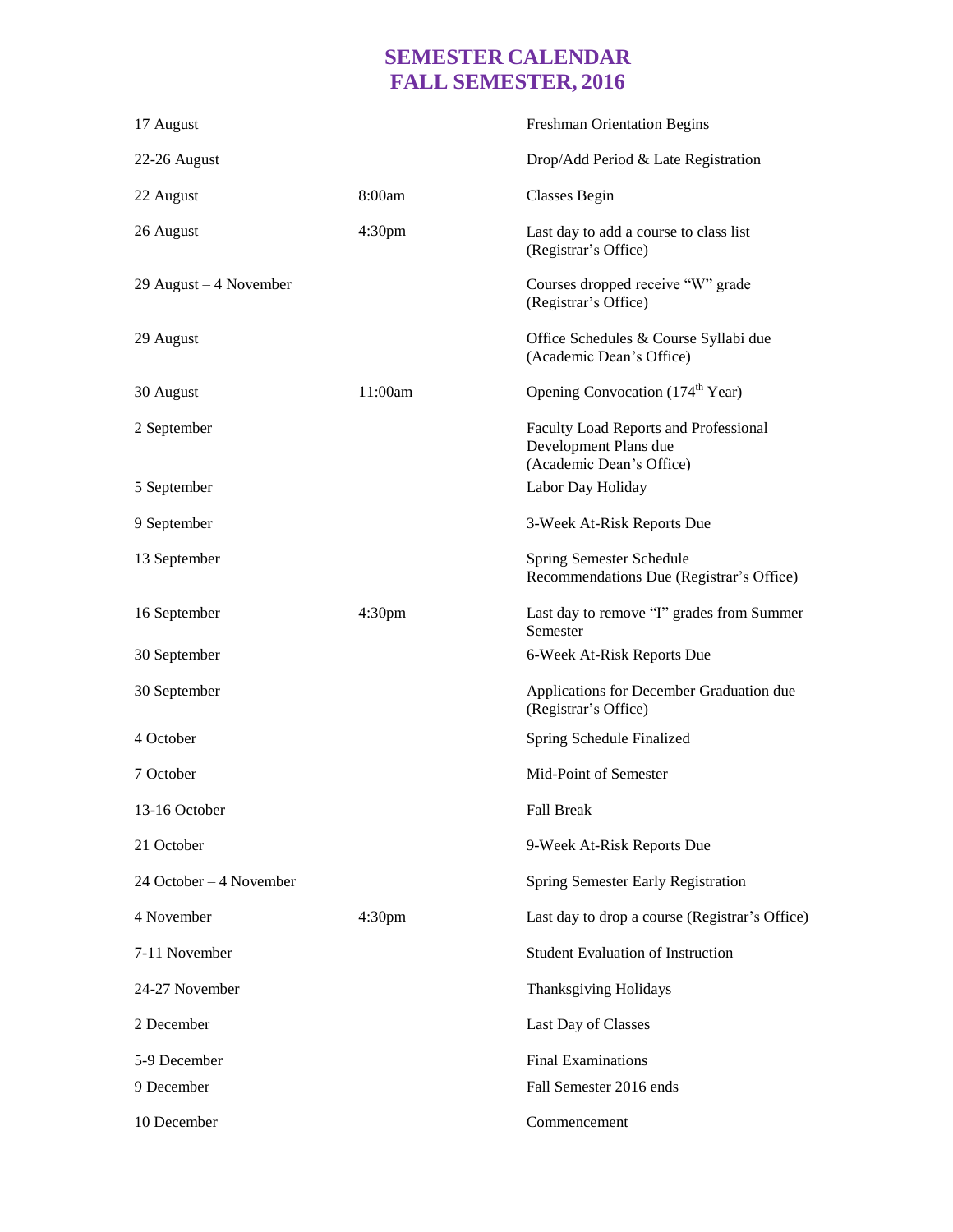## **EXAMINATION SCHEDULE FALL SEMESTER, 2016**

| <b>CLASS TIME</b>                        | <b>DAY</b> | <b>DATE</b> | <b>TIME</b>                        |
|------------------------------------------|------------|-------------|------------------------------------|
| MWF/MW/W/F 12:00, 12:30                  | Monday     | 12/05       | $9:00am - 11:00am$                 |
| M/MWF/MW/W/WF/F 9:00                     | Monday     | 12/05       | $12:30$ pm $- 2:30$ pm             |
| T/TTH/TH 9:15, 9:30                      | Monday     | 12/05       | $3:30 \text{pm} - 5:30 \text{pm}$  |
|                                          |            |             |                                    |
| <b>MWF/MW/WF/M 11:00</b>                 | Tuesday    | 12/06       | $9:00am - 11:00am$                 |
| T/TTH/TH 2:15, 2:30, 3:00                | Tuesday    | 12/06       | $12:30 \text{pm} - 2:30 \text{pm}$ |
| T/TTH/TH 1:00, 1:30                      | Tuesday    | 12/06       | $3:30 \text{pm} - 5:30 \text{pm}$  |
|                                          |            |             |                                    |
| MWF/M-F/M/MW/WF/W/F 8:00                 | Wednesday  | 12/07       | $9:00am - 11:00am$                 |
| M-F/M/MWF/W/WF/MW 10:00                  | Wednesday  | 12/07       | $12:30 \text{pm} - 2:30 \text{pm}$ |
| M/T/WTHF/MW/W 4:00, 4:15, 5:00, 5:30 Wed |            | 12/07       | $3:30 \text{pm} - 5:30 \text{pm}$  |
|                                          |            |             |                                    |
| M/W/MW/MWF/WF/F 1:00                     | Thursday   | 12/08       | $9:00am - 11:00am$                 |
| TTH/TH/T 8:00                            | Thursday   | 12/08       | $12:30$ pm $- 2:30$ pm             |
| M/MW/W/MWF/F 2:00, 2:30, 3:00            | Thursday   | 12/08       | $3:30 \text{pm} - 5:30 \text{pm}$  |
|                                          |            |             |                                    |
| T/TTH/TH 12:00, 12:30                    | Friday     | 12/09       | $9:00am - 11:00am$                 |

**Note:** Final examinations for all evening classes not listed above will be held on the day and time for each class during the week of December 5 - 9.

While an individual student may reschedule a specific exam time with his/her professor, no faculty member may reschedule an ENTIRE class exam time without PRIOR clearance from the Academic Dean.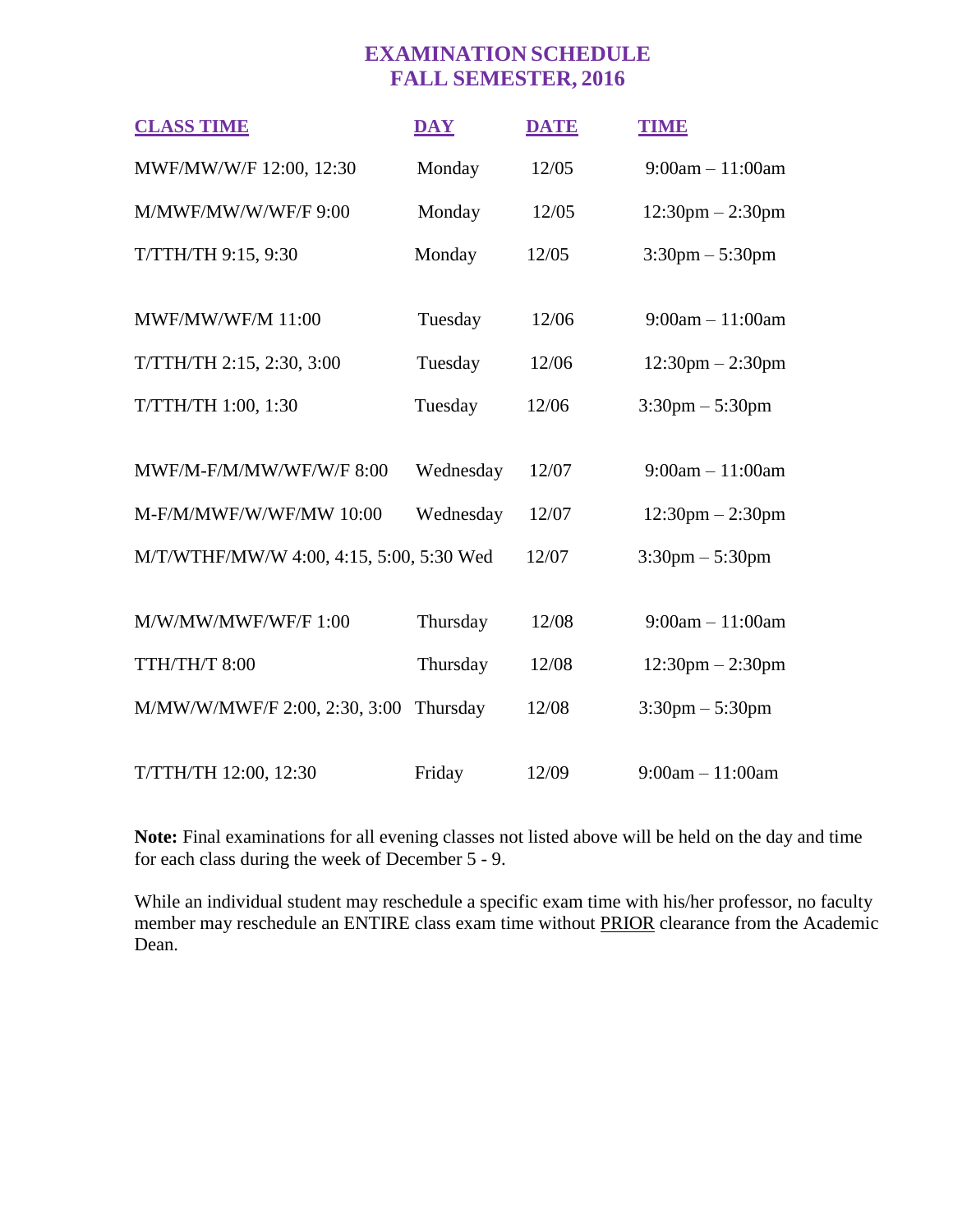## **SEMESTER CALENDAR SPRING SEMESTER, 2017**

| 9-13 January          |                    | Drop/Add Period & Late Registration                                                                     |
|-----------------------|--------------------|---------------------------------------------------------------------------------------------------------|
| 9 January             | 8:00am             | <b>Classes Begin</b>                                                                                    |
| 13 January            | 4:30 <sub>pm</sub> | Last day to add a course to class list<br>(Registrar's Office) & Spring Semester<br>registration closes |
| 16 January            |                    | Martin Luther King, Jr. Holiday                                                                         |
| 17 January - 24 March |                    | Courses dropped receive "W" grade<br>(Registrar's Office)                                               |
| 17 January            |                    | Office Schedules & Course Syllabi due<br>(Academic Dean's Office)                                       |
| 20 January            |                    | Faculty Load Reports due<br>(Academic Dean's Office)                                                    |
| 27 January            |                    | 3-Week At-Risk Reports Due                                                                              |
| 31 January            |                    | Summer & Fall Semester Schedule<br>Recommendations Due (Registrar's Office)                             |
| 3 February            | 4:30 <sub>pm</sub> | Last day to remove "I" grades from Fall Semester<br>(Registrar's Office)                                |
| 17 February           |                    | 6-Week At-Risk Reports Due                                                                              |
| 18 February           |                    | Applications for May Graduation Due<br>(Registrar's Office)                                             |
| 21 February           |                    | Summer/Fall Semester Schedules Finalized                                                                |
| 3 March               |                    | Mid-Point of Semester                                                                                   |
| 6-10 March            |                    | <b>Spring Break</b>                                                                                     |
| 10 March              |                    | 9-Week At-Risk Reports Due                                                                              |
| 24 March              | 4:30 <sub>pm</sub> | Last day to drop a course (Registrar's Office)                                                          |
| 27 March - 7 April    |                    | Summer & Fall Semesters Early Registration                                                              |
| 3-7 April             |                    | <b>Student Evaluation of Instruction</b>                                                                |
| 14 April              |                    | Easter Holiday - Good Friday                                                                            |
| 28 April              |                    | Last Day of Classes                                                                                     |
| $1-5$ May             |                    | <b>Final Examinations</b>                                                                               |
| 5 May                 |                    | Spring Semester 2016 ends                                                                               |
| 6 May                 |                    | Commencement                                                                                            |